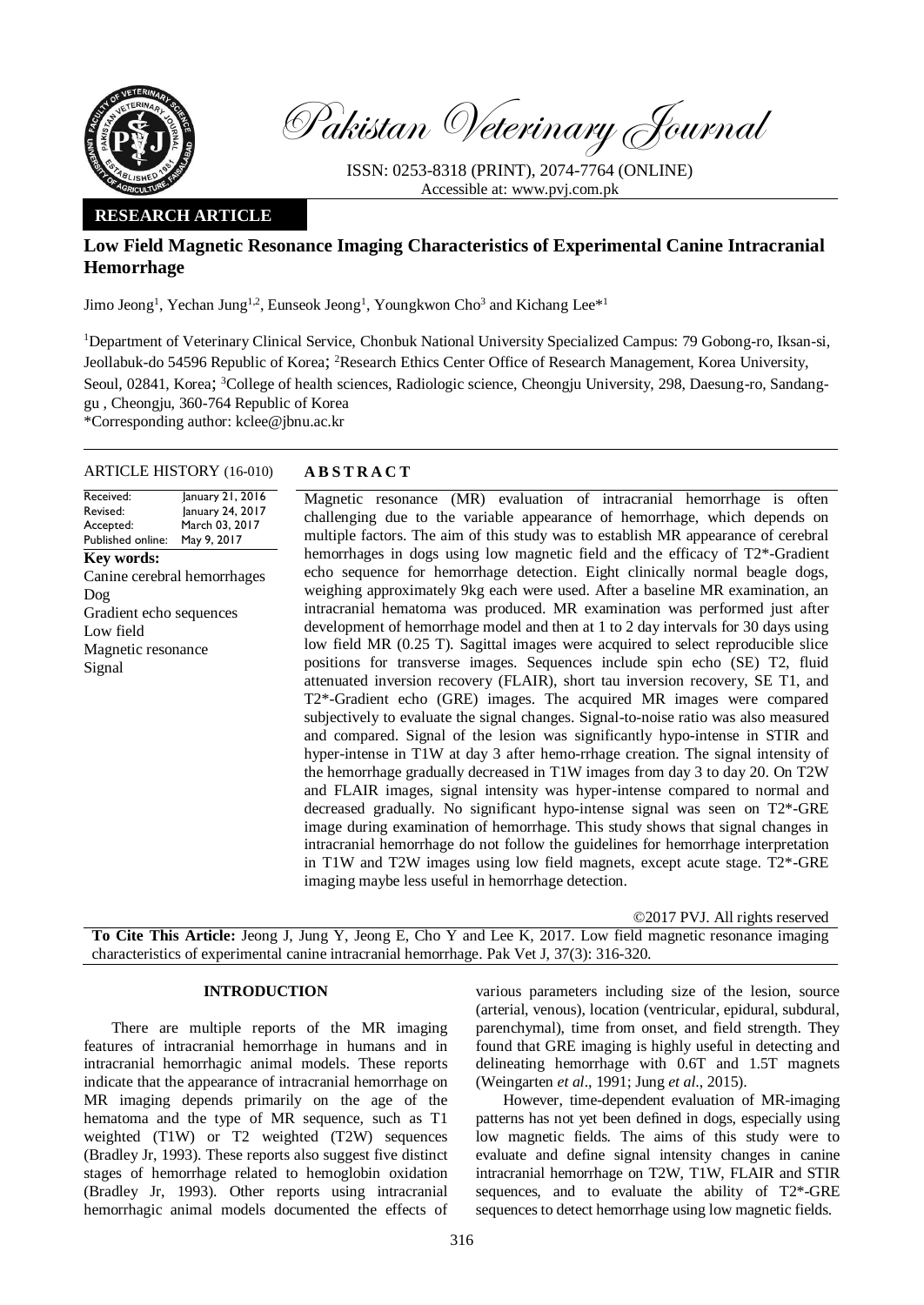#### **MATERIALS AND METHODS**

The study was conducted prospectively from November to December 2013. The treatment of the experimental animals was approved by the Institutional Animal Care and Use Committees (IACUC) of Chonbuk National University. Eight healthy female beagle dogs with a mean age of 6 years and a mean body weight of 9 kg were used to induce experimental intracranial hemorrhage. We performed a general and neurological examination and complete blood work prior to hemorrhage induction. A venous catheter was placed in the cephalic vein, general anesthesia was induced with the combination of medetomidine and tiletamine/zolazepam (combination of Tomidin ® (Provet, Veterinary Products Ltd., Istanbul, Turkey) and Zoletil 50 ® (Virbac Laboratories, Carros, France), 0.02 ml/kg intravenously). After endotracheal intubation, anesthesia was maintained via 1.5-2% isoflurane (Hana Pharm. Co., Kyonggi-Do, South Korea) and oxygen. In creating a canine intracranial hemorrhage model, the single blood injection model was used as described previously (Manaenko *et al.*, 2011, Weingarten *et al.*, 1991). Using an aseptic technique, a burr hole was surgically created in the parietal bone, with care taken to avoid penetrating the dura mater. After the burr hole was cleaned, 2~3 ml of blood was collected from the femoral artery of each dog. This blood was immediately injected into the temporal lobe through the burr hole with a saline-filled 24-gauge needle at a depth of 2 cm from the inner calvaria. The needle was then removed, and the burr hole was covered with bone wax. (Fig. 1) Using autologous arterial blood, eight intracranial hemorrhages were successfully created. The percentage O2 saturation and blood pH were measured using a Vet stat electrolyte and blood gas analyzer (IDEXX, Westbrook, Maine, USA). The Partial Thromboplastin time (PT) and Activated Partial Thromboplastin Time (APTT) were measured with a cassette-based coagulation analyzer (DX Coag, IDEXX Laboratories).

MR scanning was performed using a 0.25T (Vet Grande, Esaote, Italy) system and a solenoid knee coil. Five sequences were used to acquire images of the dog brains at 1-day intervals for 30 days. The sequences included transverse T2-weighted (T2W: turbo spin echo (4260/90; TR/TE)), T1- weighted (T1W: spin echo (860/18; TR/TE)), T2\*-gradient echo (1105/22; TR/TE), fluid-attenuated inversion recovery (FLAIR) (7140/90/ 17500; TR/TE/IR), and short tau inversion recovery (STIR) (5250/80/120; TR/TE/IR). Acquisition parameters are shown in table 1. The slices were 3.5 mm thick for transverse plane images with a 0.4-mm gap. Digital Imaging and Communications in Medicine (DICOM) images of the dogs were acquired every day from day 0 to day 30. The signal intensity of lesion was subjectively graded as null, hypo-intense, isointense, or hyper-intense.

Homogeneity of signal intensity and size change were also evaluated. Three radiologists compared the DICOM images from days 0 to 30 side by side using PACS software (INFINITT Healthcare, Seoul, Korea) to assess visual differences in signal intensity. The readers subjectively chose the window width and level at which to view each sequence. The same width and level were used for each sequence to compare subsequent images from days 0 to 30.

Histopathologic examination was performed on formalin fixed brain tissue after day 30. Six micrometer section of each brain block were prepared, stained with hematoxylin and eosin and evaluated by light microscopy.

#### **RESULTS**

Hemorrhagic lesions less than 2cm\*1cm were successfully created in 8 beagles and were located in the frontal and temporal lobe region. Hemorrhagic lesion was observed over 3 to 4 slices in the transverse plane MR images (Fig. 2 & 3). The subjective assessments of chronological MR characteristics of eight canine intracranial hemorrhages by three radiologists are summarized in table 2. There are slight differences in section plane between examinations of the same subject at different times. Initially, the lesions were hyper-intense in T2W images and hypo-intense in T1W images compared with the cerebral cortex in all subjects, and signal intensity was homogenous in all sequences. Between 1 and 3 days after creation, the lesion became partially hyper-intense in T1W images; the hyper-intense signal was sustained in T2W images, though signal intensity of hemorrhagic lesions subjectively decreased in all subjects. Initial mild T1 hyper-intensity observation time in T1W images differed between subjects. The development of partial T1 hyper-intensity in T1W images on day 3 in 6 subjects showed readily decreased SI, but two subjects showed increased SI until day 7. This hyper-intensity changed to iso-intensity or mild hyper-intensity in T1W images at day 21. Hemorrhagic lesions of all subjects showed decreased T2 hyper-intensity after day 1, and this hyper-intensity was sustained even though lesion size was decreased at 30 days (Fig. 4 & 5).

In FLAIR images, the lesions were initially homogenous and hyper-intense, with the hyper-intensity being sustained in FLAIR images during the study period until lesion size became focal at day 21 (Fig. 7). In STIR images, the hemorrhagic lesion was hyper-intense at day 1. Between 1 and 3 days, a partial hypo-intense to null signal developed in all subjects, indicating a significant heterogeneous signal pattern in STIR images (Fig. 6). No significant susceptibility artifact was visible in T2\*-GRE images, but hyper-intensity was shown until lesion size became focal and difficult to detect at day 21 (Fig. 8).

After development of a partial T1 hyper-intense signal and STIR hypo-intense to null signal, hemorrhagic lesions had a heterogeneous signal intensity.

**Table 1:** Acquisition parameters for the Tr

| <b>Table 1:</b> Acquisition parameters for the Transverse imaging |       |        |           |         |         |             |      |     |     |  |  |  |
|-------------------------------------------------------------------|-------|--------|-----------|---------|---------|-------------|------|-----|-----|--|--|--|
| Sequence                                                          | Plane | TR(ms) | TE(ms)    | FOV/mm  | Matrix  | Thickn (mm) | Flip | NEX |     |  |  |  |
| T2W                                                               | rans  | 4260   | 90        | 200*200 | 288*192 |             | 90   |     |     |  |  |  |
| TIW                                                               | Trans | 860    |           | 288*215 | 288*215 | 3.5         | 90   |     |     |  |  |  |
| <b>FLAIR</b>                                                      | -rans | 7140   | 90        | 200*200 | 192*192 | 3.5         | 90   |     | 750 |  |  |  |
| <b>STIR</b>                                                       | -rans | 5250   | 80        | 200*200 | 256*192 | 3.5         | 90   |     | 120 |  |  |  |
| T <sub>2</sub> *-GRE                                              | -rans | 105    | າາ<br>. . | 200*200 | 256*192 | 3.5         | 40   |     |     |  |  |  |

TR, repetition time; TE, echo time; FOV, field of view; Thickn, thickness; TA, acquisition time; NEX, number of acquisitions; TI, inversion time; TSE, turbo spin echo; STIR short tau inversion recovery.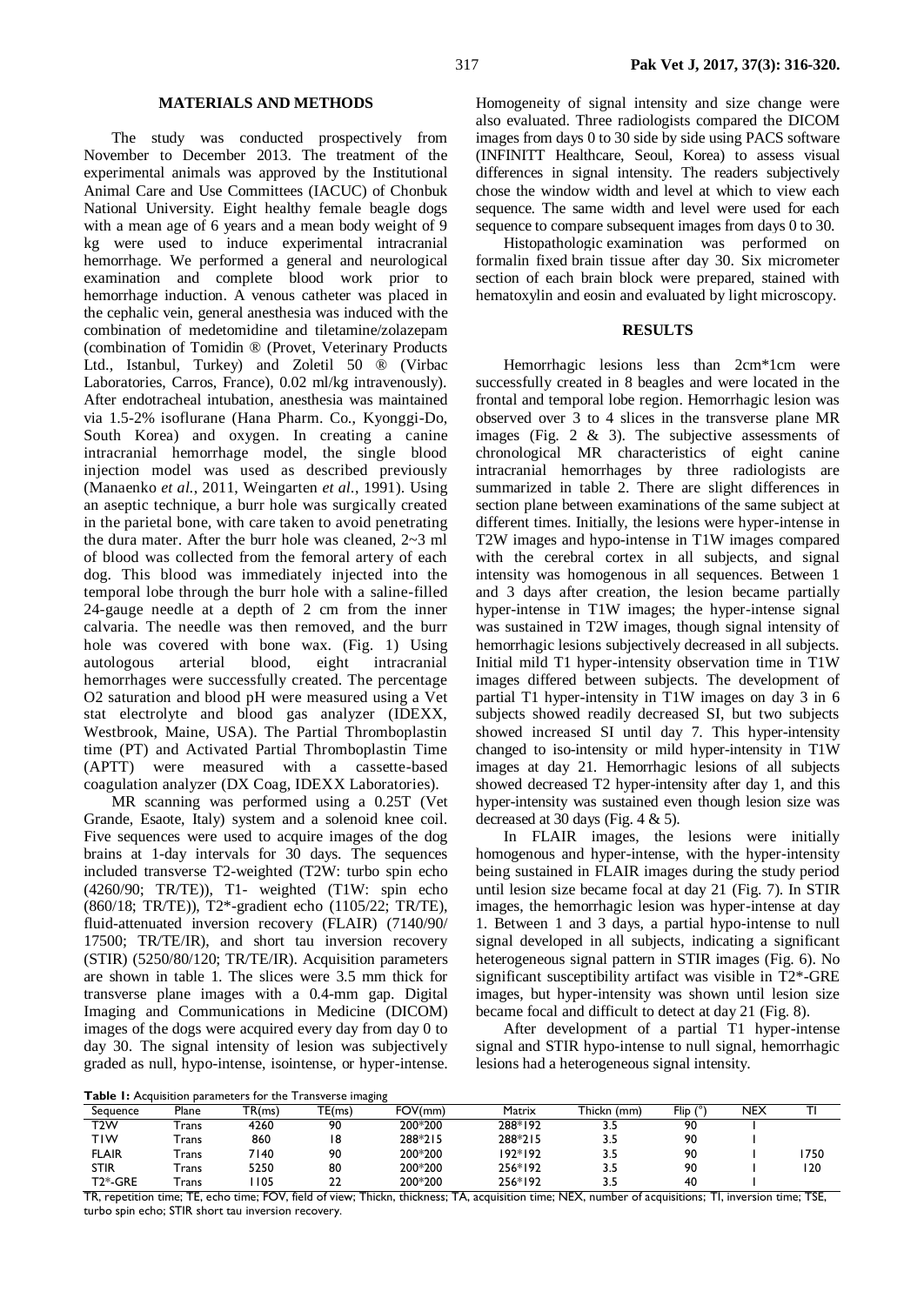**Table 2:** Summary of common findings in signal intensity changes of intracranial hemorrhage

| Stage      | Time          | TIW                | T2W                                       | <b>FLAIR</b> | <b>STIR</b>               | T2*-GRE      |
|------------|---------------|--------------------|-------------------------------------------|--------------|---------------------------|--------------|
| Hyperacute | (<24hr)       | Iso                | Hyper (mild heterogeneous)                | Hyper        | Hyper                     | Iso          |
| Acute      | $(1 - 3day)$  | Mild Partail Hyper | Hyper (But decreased compared to day 0)   | Hyper        | Hyper + partial hypo      | Hyper to iso |
| Early      | (3+ days)     | Partial Hyper      | Hyper (But decreased compared to day 0)   | Hyper        | Hyper + partial hypo      | Hyper to iso |
| Late       | (7+ days)     | Partial Hyper      | Hyper (But decreased compared to day 0)   | Hyper        | Partial hypo              | Hyper to iso |
| Late       | (20+ days)    | Hyper to Iso       | Hyper (lesion size is decreased to focal) | Hyper        | Hyper                     | Iso          |
| Chronic    | $(21 + days)$ | Iso                | Focal Hyper intense                       | Hyper        | Hyper (mild heterogenous) | Iso          |



**Fig. 1:** A) burr hole (\*) on parietal bone B) covered with bone wax on burr hole after hemorrhage induction.



**Fig. 2:** Transverse MR images of successfully induced intracranial hemorrhagic lesion on different sequences at Day 0. A) T2W B) FLAIR C) STIR D) T1W.



**Fig. 3:** Transverse MR images of successfully induced intracranial hemorrhagic lesion on Day 0. A) T2\*-GRE, the air introduction during surgery was seen in the lesion (asterisk).

Histopathologic results showed cerebral inflammation by RBC clot, hemosiderin in macrophages, formation of gitter cells, angiogenesis around the fibrin clot, and fibrotic scar formation. The histopathologic exam showed no significant correlation with MR imaging.

### **DISCUSSION**

The MR appearance of canine intracranial hemorrhage with a 0.25T low-field magnet was presented in this study. The results of time changes in MR appearance of canine intracranial hemorrhage in low magnetic fields do not agree with prior descriptions (Weingarten *et al*., 1991, Bradley Jr, 1993). Time-related changes on MR imaging of hyperacute to chronic hematomas have been used as criteria for selecting treatment in human medicine (Bradley Jr, 1993). There are only a few case reports regarding MR imaging features of intracranial hemorrhage in animals (Thomas *et al.*, 1997, Vernau *et al.*, 2002, Tamura *et al.*, 2006, Dennler *et al.*, 2007, Fulkerson *et al.*, 2012). These cases describe subacute hematomas associated with cerebral vascular malformation, hemorrhage within an arachnoid cyst, metastatic hemangiosarcoma causing cerebral hemorrhage, and cerebral microbleeds in four dogs (Thomas *et al*., 1997, Vernau *et al*., 2002, Dennler *et al*., 2007, Fulkerson *et al*., 2012). Only one case report describes sequential intracranial hematoma in a dog (Tamura *et al*., 2006). In this report, the signal intensity changed to hyper-intense on T1-weighted images, while the center of the lesion changed to hypo-intense, then hyper-intense with a hypo-intense rim on T2-weighted images with a 0.2T permanent magnet because of hemoglobin oxidation in a dog with seizures (Tamura *et al*., 2006).

An in vivo canine animal model was believed to be an ideal method for studying intracranial hemorrhage because the precise time from hemorrhage to MR imaging could be determined (Weingarten *et al*., 1991). Theoretically, the source, size, and location of the hematoma can be closely controlled (Weingarten *et al*., 1991). The induced hemorrhagic lesions in eight dogs had slightly different shapes, sizes, and distributions. Prior reports stated that variability in hematoma size was impossible to control, as dissection of blood along the injection tract is a significant limitation in this animal model (Weingarten *et al*., 1991). In our experience, this is because the volume of backdraft in the blood injection at induction was slightly different in each experiment. The induced hemorrhagic lesion was distributed in the temporal to frontal lobes. This wide distribution is another limitation of animal models. To avoid influence of blood source, autologous femoral arterial blood was used for hemorrhage induction.

All animals initially showed ipsilateral strabismus and stuporous mental status; however, after 3 days of induction, they recovered normal metal status and showed normal physical condition until the end of the study period.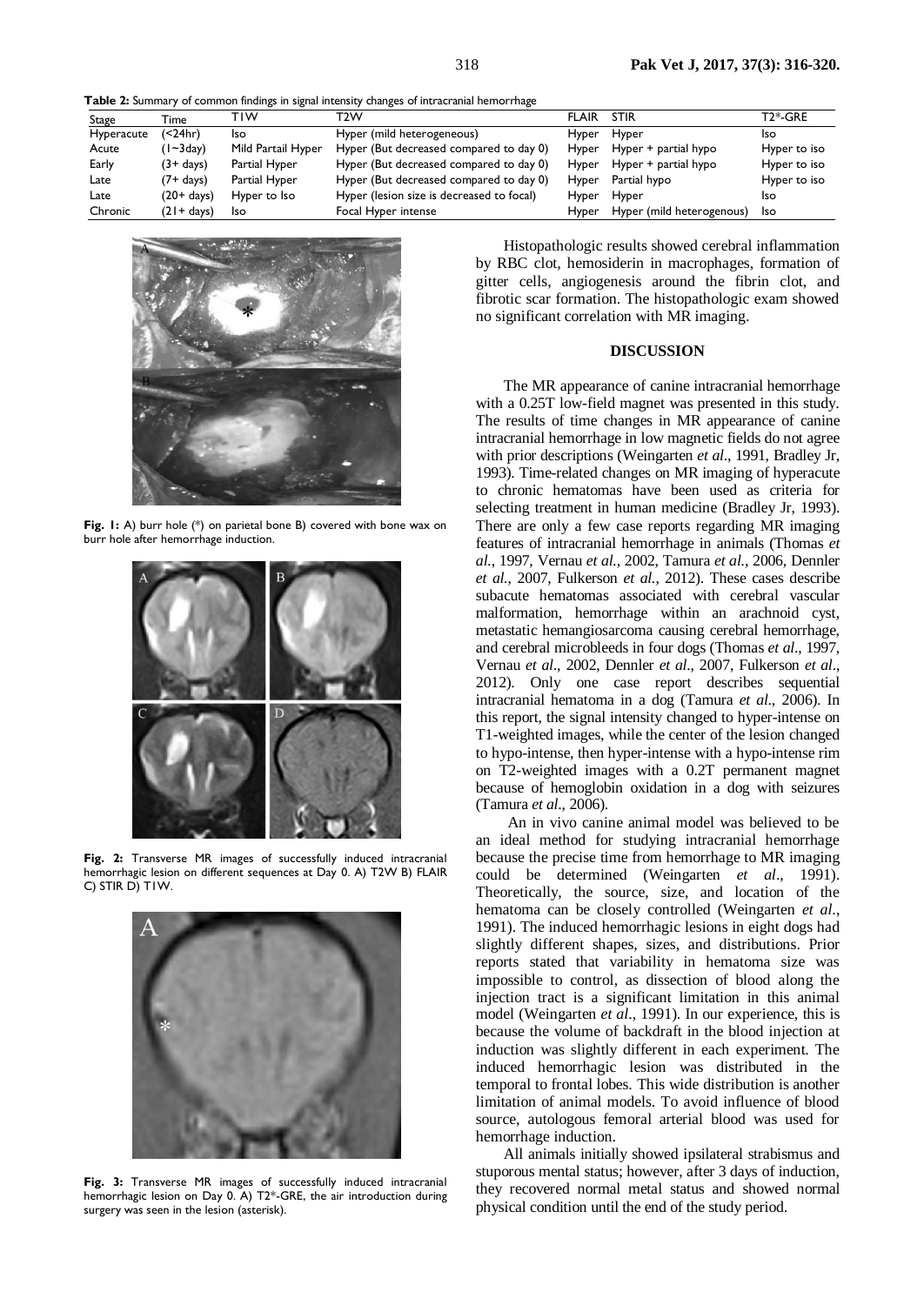**Fig. 4:** Serial T2W images. A) 1hr B) Day 1 C) Day 3 D) Day 10 E) Day 21 \*Note The hemorrhagic lesion is almost disappeared. F) Day 29.



**Fig. 5:** Serial T1W images. A) 1hr B) Day 1 C) Day 3 \* Note significant T1 hyper intensity was visible. D) Day 10 E) Day 25 \*The hemorrhagic lesion is almost disappeared. F) Day 29.



**Fig. 6:** Serial STIR images. A) 1hr B) Day 1 C) Day 3 \* Note hyper intensity was visible. D) Day 10 E) Day 25  $*$  The hemorrhagic lesion was almost disappeared. F) Day 29.



**Fig. 7:** Serial FLAIR images. A) 1hr B) Day 1 C) Day 3 D) Day 10 E) Day 25 F) Day 29.



**Fig. 8:** Serial T2\*-GRE images. A) 1hr B) Day 1 C) Day 3 D) Day 10 E) Day 25 F) Day 29 \* hypo intensity was not seemed to be susceptibility artifact, because this lesion was appeared hypo intensity on T1W, FLAIR sequences.

During days 1-3, signal intensity changes in the hemorrhagic lesion in T2W and T1W images were similar to prior reports of the acute stage. (Thomas *et al.*, 1997, Vernau *et al.*, 2002, Tamura *et al.*, 2006, Dennler *et al.*, 2007, Fulkerson *et al.*, 2012). However, hyper-intensity in T2W images readily decreased after day 1, while hyperintensity compared to the adjacent cerebral cortex was sustained until lesion detection became difficult as the lesion size became focal. The developed partial hyperintensity in T1W images readily decreased but was sustained until lesion detection became impossible around day 21. This suggests that no significant stage discrimination in intracranial hemorrhage was visible in vivo. We believe that prior descriptions of five stages of hemorrhage are theoretical based on hemoglobin degradation. Using hyper-intensity in T1W images for hemorrhage detection might be very useful until 21 days after onset.

On T2W images, the hemorrhagic lesion changed to a mild hypo-intense state after day 1, so the signal pattern became mildly heterogeneous. Because the partial SI change was mild, it was still hyper-intense compared to the adjacent cerebral cortex. Prior reports described that diminished development of hypo-intensity was observed with a 0.6T magnetic field compared with a 1.5T magnetic field (Weingarten *et al*., 1991). These hypo-intensities in T2W images of acute hematoma can be explained by multiple hypotheses. Paramagnetic deoxy-hemoglobin may accumulate within the relatively hypoxic hematoma center. Hemoconcentration, clot formation, and retraction and diminution of RBC volume all may produce T2 shortening. A case report that performed sequential MR imaging in a dog with intracranial hematoma observed that the SI in T2WI changed from hypo-intense to hyper-intense at 7~10 days after onset (Tamura *et al*., 2006). That, however, was not observed in our study.

The partial signal change was an unexpected finding. Hypo-intense to null signals was seen in STIR sequences at day 3, which corresponds to hyper-intense signal changes in T1W images. These signal changes were explainable with T1 time shortening of met-hemoglobin (Dürr *et al.*, 1997, Pang *et al.*, 2010). Human studies have revealed that time-related changes in SI always occur at the edge of the mass and spread toward the center (Brooks *et al.*, 1989; Bradley Jr, 1993). A veterinary case report involving a dog also showed central SI change in hematoma (Tamura *et al*., 2006). However, partial SI changes in T1WI, T2WI, and STIR images did not define characteristics of chronological MR changes in intracranial hemorrhage. This might be the main cause of conflicting descriptions of time-related SI changes on MR images of hemorrhage.

FLAIR images have high sensitivity for several brain diseases in human beings and animals (Hajnal *et al.*, 1992, Kates *et al.*, 1996, Falzone *et al.*, 2008). FLAIR is considered to be a routine brain MR protocol (Noguchi *et al.* 1997, Bakshi *et al.* 1999, Linfante *et al.* 1999, Stuckey *et al.* 2007; Cherubini *et al.*, 2008). FLAIR images show hyper-intensity in hemorrhagic lesions. There are several hypotheses regarding these hyper-intense signals, and one of them is related to the role of protein in the blood (Bakshi *et al.*, 1999). The FLAIR technique produces strong T2WI that are highly sensitive to T2 prolongation